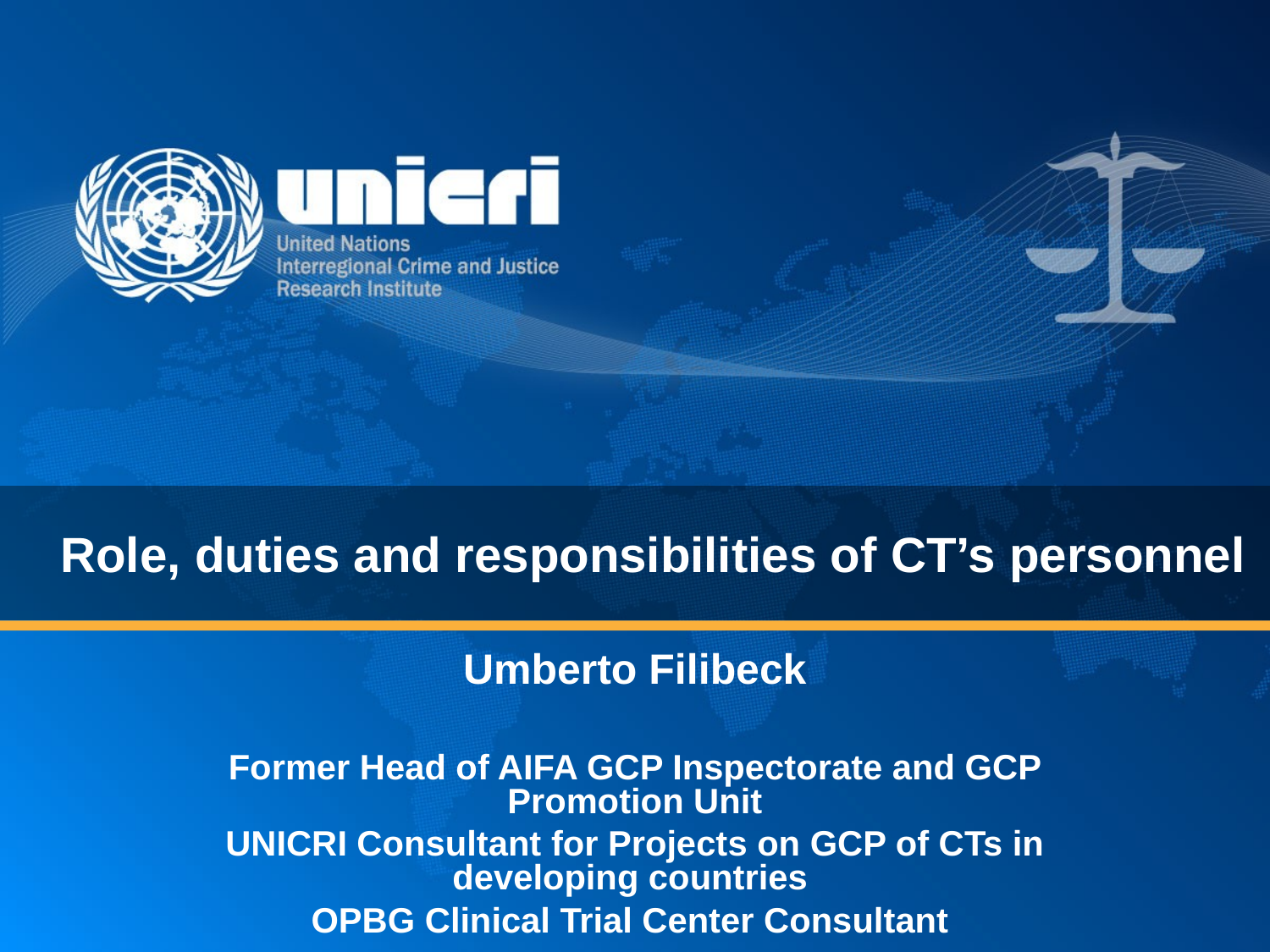# **MAIN ROLE, DUTIES AND RESPONSIBILITY OF INVESTIGATOR ACCORDING TO GCP**



06/07/12 United Nations Interregional Crime and Justice Research 2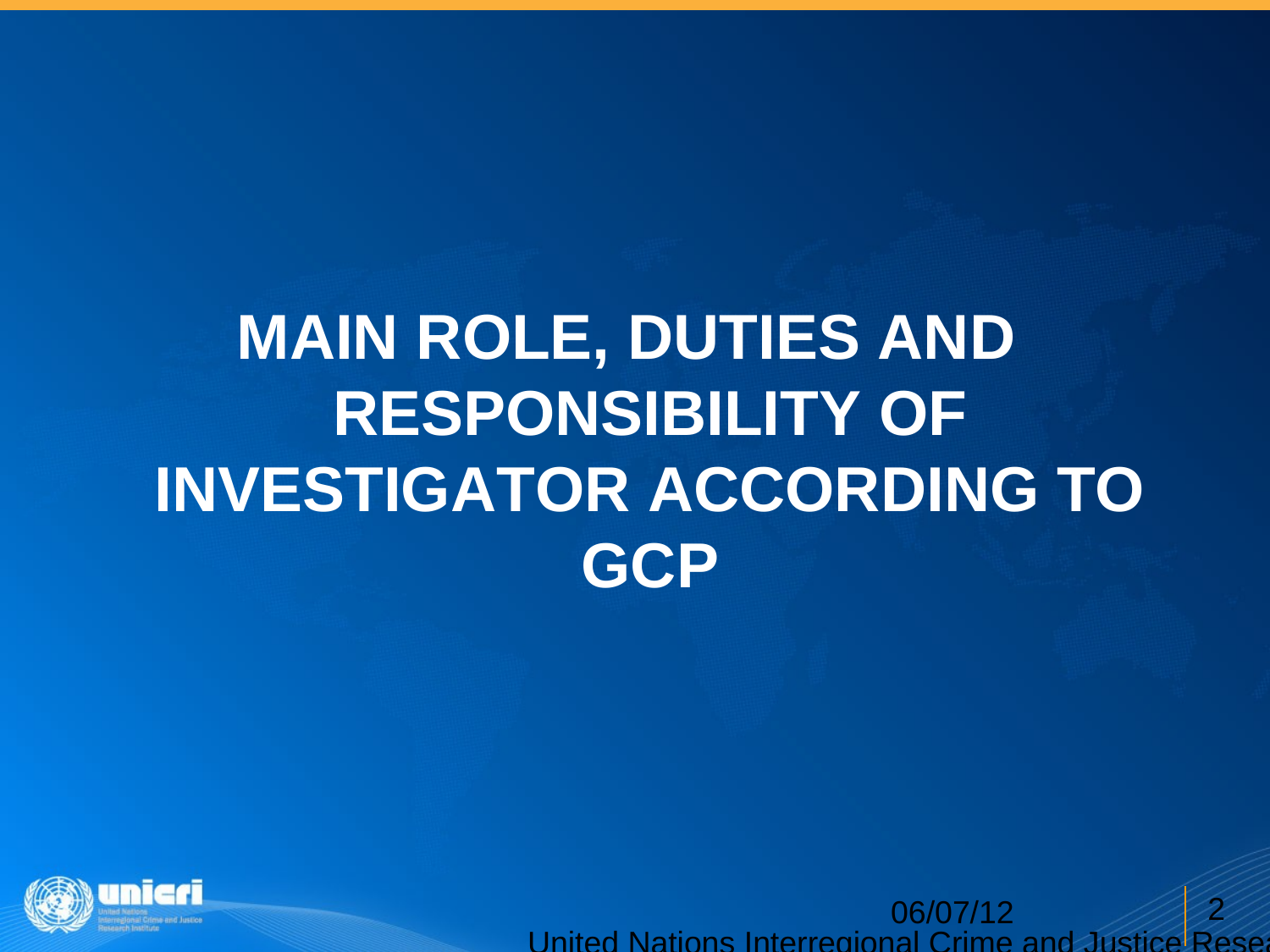# **4.1 INVESTIGATOR'S QUALIFICATIONS AND AGREEMENTS**

- **4.1.1 The investigator(s) should be qualified by** education, training, and experience to assume responsibility for the proper conduct of the trial.
- **4.1.3 The investigator should be aware of, and should** comply with, GCP and the applicable regulatory requirements.
- **4.1.5 The investigator should maintain a list of** appropriately qualified persons to whom the investigator has delegated significant trial-related duties.



06/07/12 United Nations Interregional Crime and Justic 3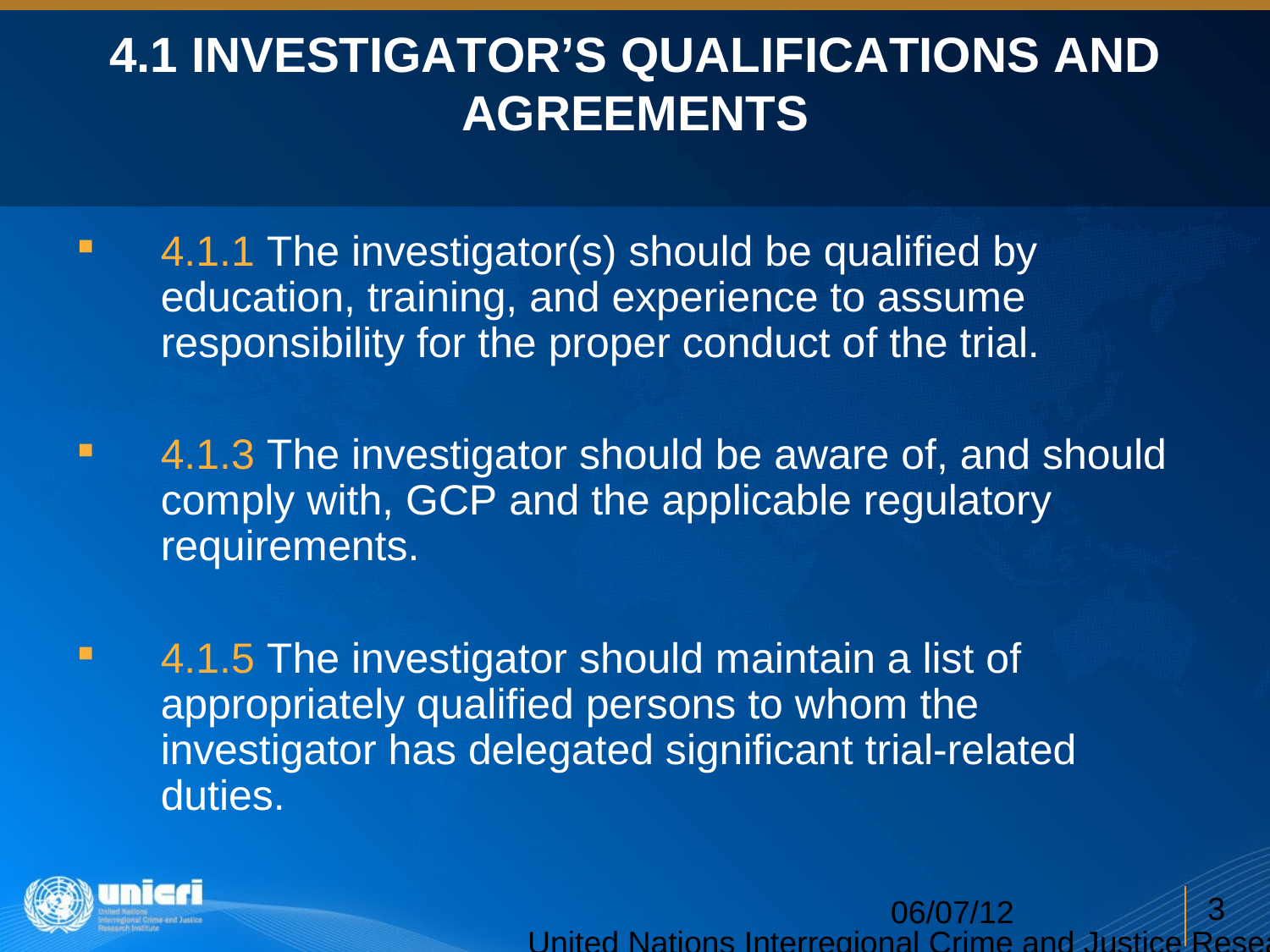# **4.2 ADEQUATE RESOURCES**

- **4.2.2 The investigator should have sufficient time to** properly conduct and complete the trial within the agreed trial period.
- **4.2.4 The investigator should ensure that all persons** assisting with the trial are adequately informed about the protocol, the investigational product(s), and their trial-related duties and functions.



06/07/12 United Nations Interregional Crime and Justice 4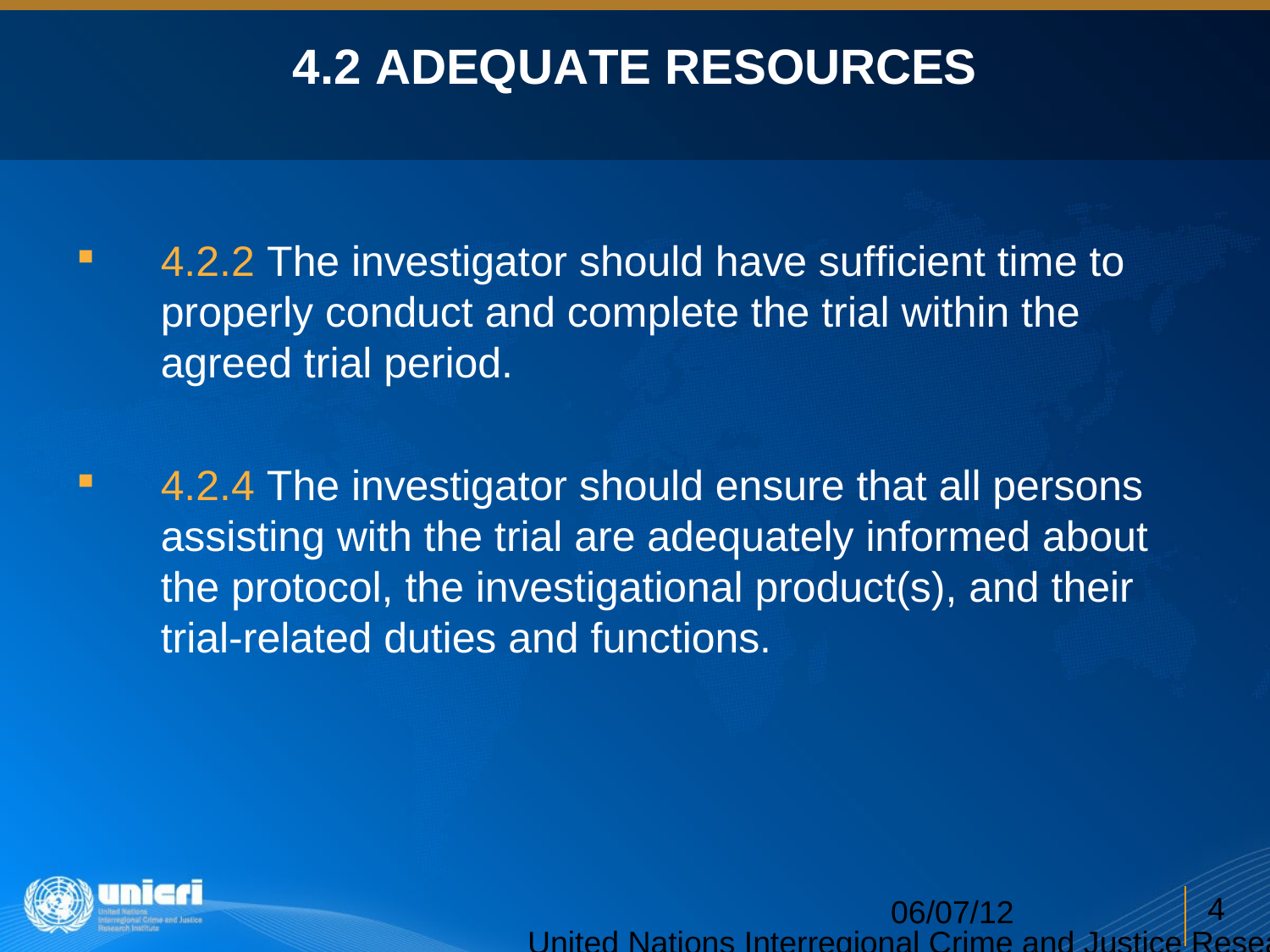### **4.3 MEDICAL CARE OF TRIAL SUBJECTS**

**4.3.1 A qualified physician, who is an investigator or a** subinvestigator for the trial, should be responsible for all trial-related medical decisions.



06/07/12 United Nations Interregional Crime and Justice 5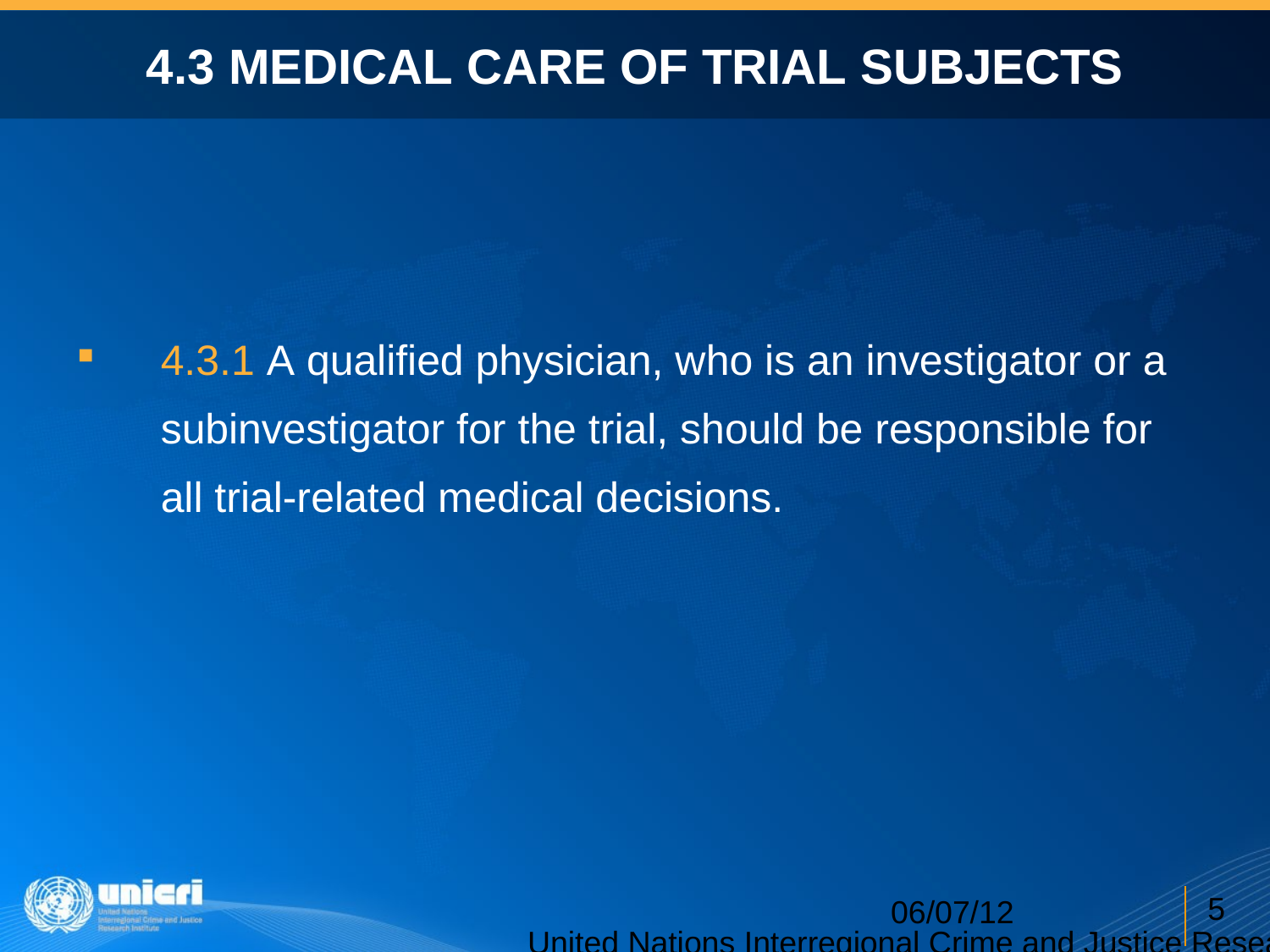#### **4.5 Compliance with Protocol**

- 4.5.1 The investigator/institution should conduct the trial in compliance with the protocol agreed to by the sponsor and, if required, by the regulatory authority(ies) and which was given approval/favourable opinion by the IRB/IEC. The investigator/institution and the sponsor should sign the protocol, or an alternative contract, to confirm agreement.
- 4.5.2 The investigator should not implement any deviation from, or changes of the protocol without agreement by the sponsor and prior review and documented approval/favourable opinion from the IRB/IEC of an amendment, except where necessary to eliminate an immediate hazard(s).



06/07/12 United Nations Interregional Crime and 6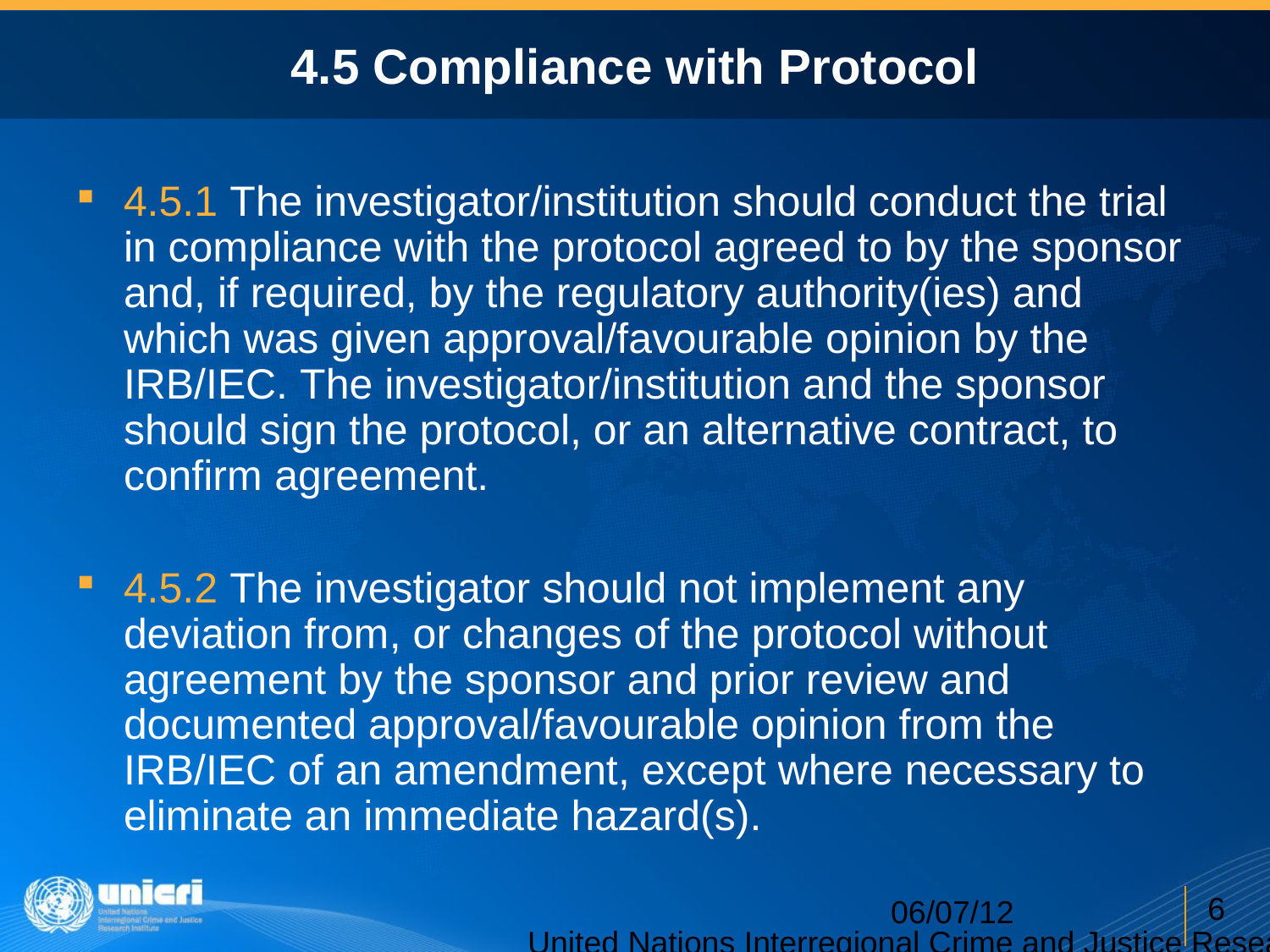### **4.5 Compliance with Protocol**

- 4.5.4 As soon as possible, the implemented deviation or change, the reasons for it, should be submitted:
	- To the IRB/IEC for review and approval/favourable opinion,

United Nations Interregional Crime

06/07/12

7

- To the sponsor for agreement and, if required,
- To the regulatory authority (ies)

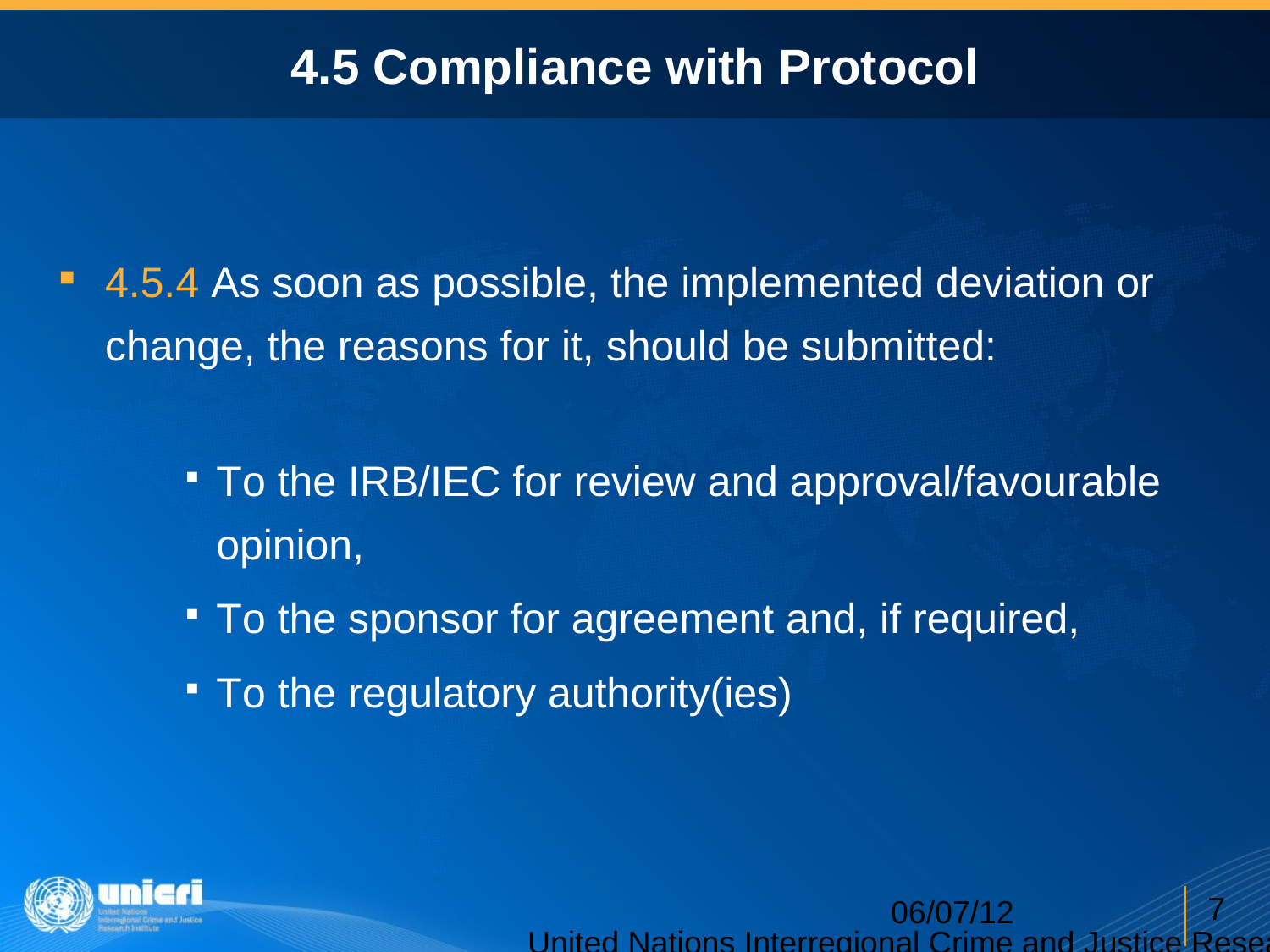# **4.6 INVESTIGATIONAL PRODUCT(S)**

- 4.6.1 Responsibility for investigational product(s) accountability at the trial site(s) rests with the investigator/institution.
- 4.6.2 The investigation/institution may/should assign accountability to an appropriate pharmacist.

#### **4.7 RANDOMIZATION PROCEDURES AND UNBLINDING**

**The investigator should follow the trial's randomization** procedures, if any, and should ensure that the code is broken only in accordance with the protocol.



06/07/12 United Nations Interregional Crime and Justic 8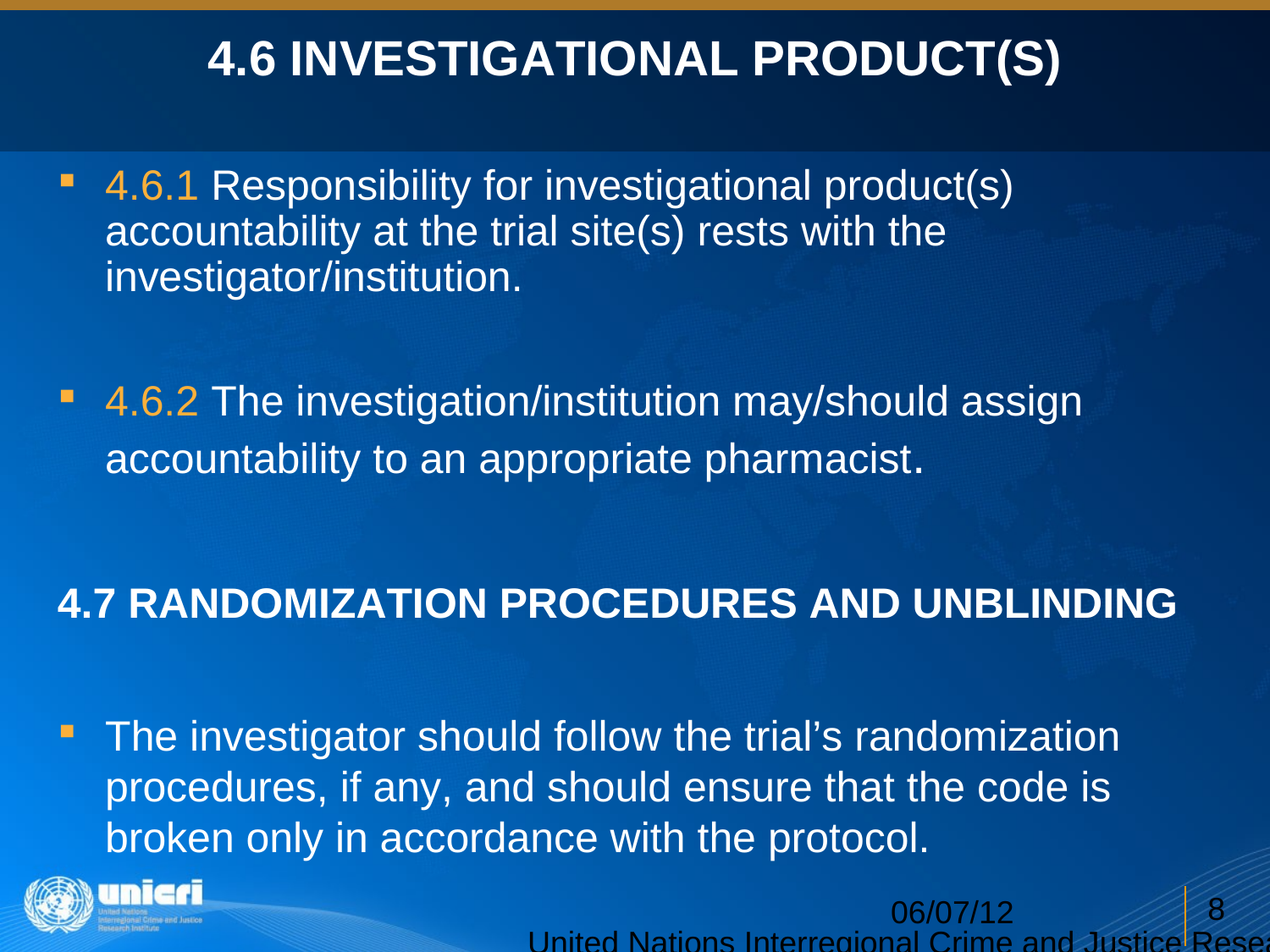### **4.8 INFORMED CONSENT OF TRIAL SUBJECTS**

**4.8.5 The investigator, or a person designated by the** investigator, should fully inform the subject of all pertinent aspects of the trial including the written information.

#### **4.9 RECORDS AND REPORTS**

- 4.9.1 The investigator should ensure the accuracy, completeness, legibility, and timeliness of the data reported to the sponsor in the CRFs and in all required reports.
- **4.9.4 The investigator/institution should maintain the trial** documents as specified in Essential Documents for the Conduct of a Clinical Trial.



06/07/12 United Nations Interregional Crime and Justice Res 9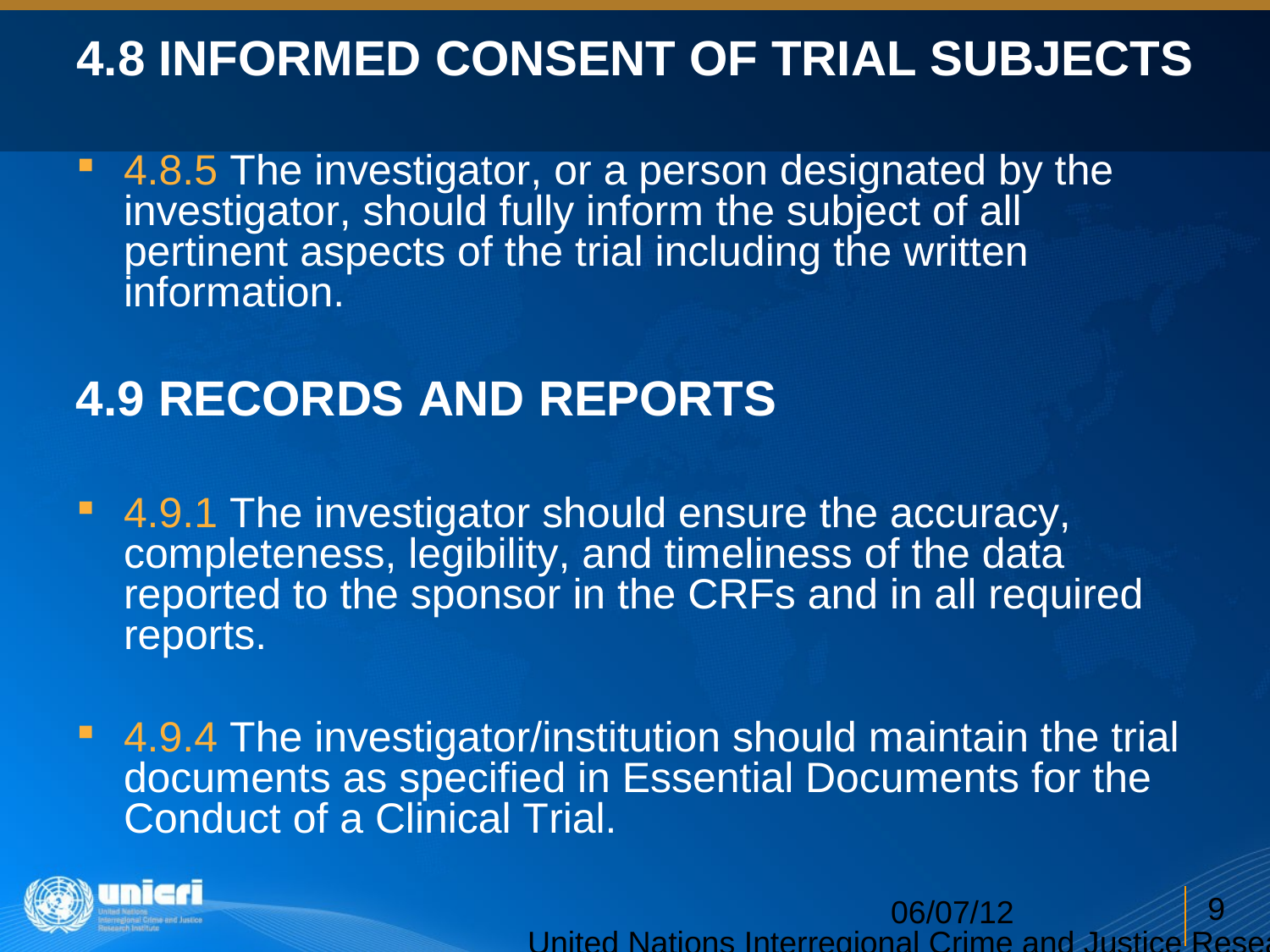### **4.10 PROGRESS REPORTS**

- 4.10.1 The investigator should submit written summaries of the trial status to the IRB/IEC annually, or more frequently, if requested by the IRB/IEC
- 4.10.2 The investigator should promptly provide written reports to the sponsor, to the IRB/IEC and, where applicable, the institution on any changes significant affecting the conduct of the trial, and/or increasing the risk to subjects.



06/07/12 United Nations Interregional Crime 10